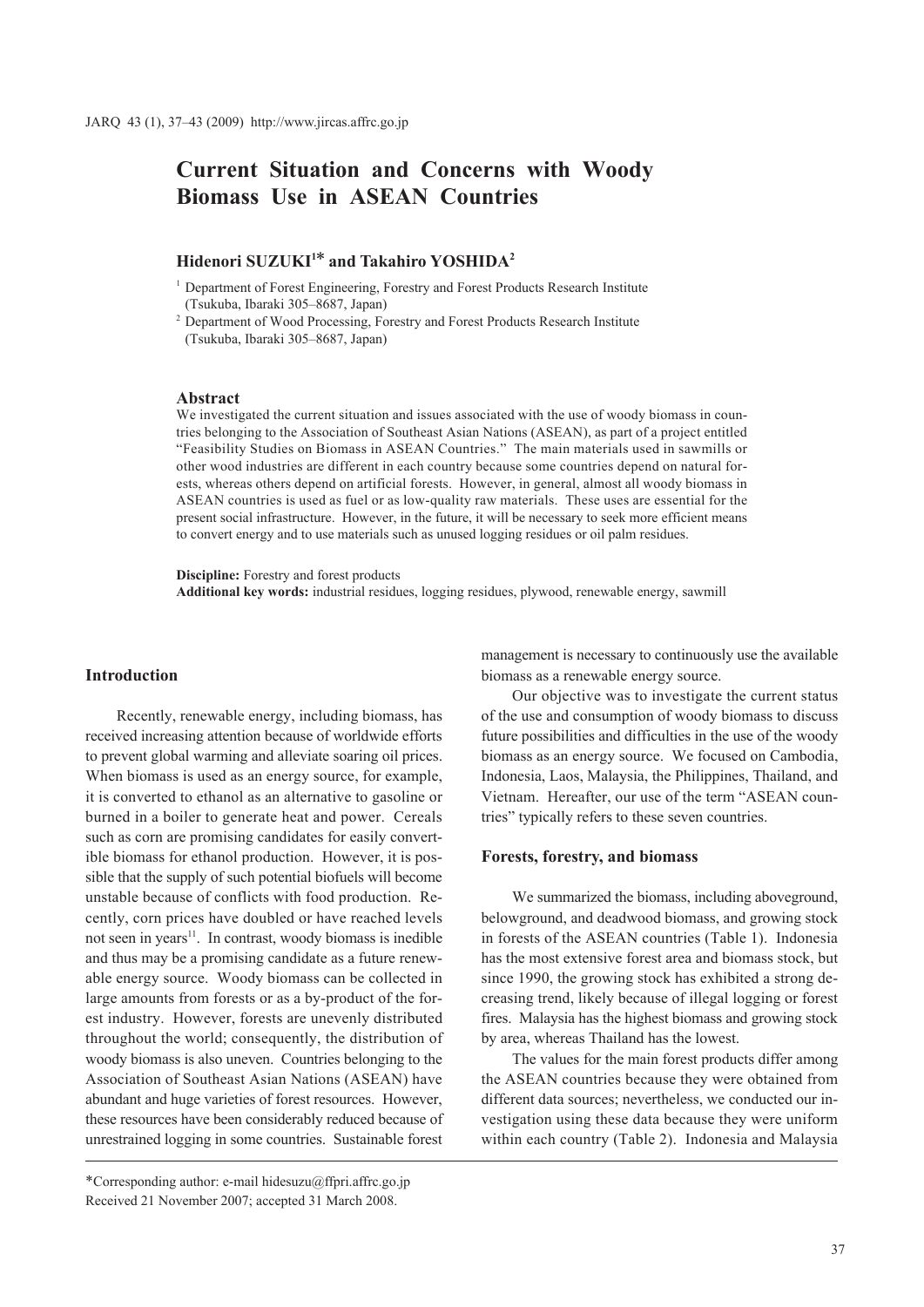produce substantial amounts of sawnwood and plywood, whereas Thailand is active in the production of chips and particles. In Vietnam, the production of sawnwood is active and very high compared to that of industrial roundwood. Cambodia and Laos consume a large proportion of roundwood as fuel.

#### **Energy consumption**

In terms of energy supply and consumption in the ASEAN countries (Table 3), Indonesia has the largest total primary energy supply (TPES) at 174 million tons of oil equivalent (Mtoe), whereas Malaysia has the largest per capita TPES at 2.28 toe. The bulletin of the ASEAN Center for Energy (ACE) states that the energy consumption was 2.48 Mtoe in Cambodia in 2001 and approximately 1.41 Mtoe in Laos in 1999. The energy consumption in Cambodia and Laos was 0.19 and 0.27 toe per capita, respectively, based on population data reported by the Kingdom of Cambodia Ministry of Economy and Finance<sup>12</sup> in 2001 and the National Statistics Center of the Lao PDR<sup>17</sup> in 2000. The consumption of renewable energy accounts for 2% of the TPES in Malaysia and 45% in Vietnam. Cambodia consumed 6,511 Kt of fuelwood and 47 Kt of charcoal in 2003. This biomass produces approximately 1.24 Mtoe of energy per year, which accounts for 50% of the energy consumed in 2001. Laos consumes approximately 66% of its total energy from fuelwood, charcoal and sawdust. However, the difficulties encountered in comparing these values are that the data source and the year the data were collected are different for each country, and Malaysia's dependency on biomass energy is insignificant, whereas Cambodia, Laos and Vietnam depend heavily on these sources of energy. This is partly because few households have electricity; for example, in 2004, only 47% of households in Laos<sup>16</sup> and only 12% in Cambodia<sup>15</sup> had electricity.

|                                  | Cambodia | Indonesia | Laos   | Malaysia | Philippines | Thailand | Vietnam |
|----------------------------------|----------|-----------|--------|----------|-------------|----------|---------|
| Forest area (Kha)                | 10,447   | 88,495    | 16,142 | 20,890   | 7,162       | 14,520   | 12,931  |
| Biomass stock (Mt)               | 2,811    | 13,090    | 3,301  | 8,073    | 2,156       | 1,592    | 2,606   |
| Biomass stock by area (t/ha)     | 269      | 148       | 204    | 386      | 301         | 110      | 202     |
| Growing stock $(Mm3)$            | 998      | 5,216     | 957    | 5,242    | 1,248       | 599      | 850     |
| Growing stock by area $(m^3/ha)$ | 96       | 59        | 59     | 251      | 174         | 41       | 66      |
| Annual change in growing stock   |          |           |        |          |             |          |         |
| 1990–2000 (m <sup>3</sup> /y/ha) | $-0.11$  | $-3.33$   | 0.00   | 1.94     | 0.13        | 0.00     | $-0.26$ |
| 2000–2005 $(m^3/y/ha)$           | $-0.11$  | $-4.61$   | 0.00   | 1.94     | 0.08        | 0.00     | $-0.40$ |

**Table 1. Biomass**\* **and growing stock in forests**<sup>5</sup>

\*: Biomass includes dead-wood biomass, above- and below-ground biomass.

<sup>5</sup>: Reference source modified by the author of this paper.

| Table 2. The production of forest products in ASEAN countries $(2005)^4$ |  |  |  |  |  |  |
|--------------------------------------------------------------------------|--|--|--|--|--|--|
|--------------------------------------------------------------------------|--|--|--|--|--|--|

|                                      | Cambodia | Indonesia | Laos                     | Malaysia | Philippines | Thailand | Vietnam |
|--------------------------------------|----------|-----------|--------------------------|----------|-------------|----------|---------|
| Industrial roundwood $(Km^3)$        | 113      | 32.497    | 392                      | 25,169   | 2,869       | 8.700    | 5,237   |
| Sawnwood $(Km3)$                     | 4        | 4,330     | 130                      | 5,173    | 263         | 288      | 3,110   |
| Plywood $(Km^3)$                     | 4        | 4,514     | 24                       | 5,006    | 233         | 100      | 15      |
| Chips and particles $(Km^3)$         |          | 448       |                          | 530      |             | 2,080    | 1,100   |
| Fiberboard $(Km^3)$                  |          | 427       | $\overline{\phantom{0}}$ | 1,359    | $\theta$    | 724      | 54      |
| Particle board $(Km^3)$              |          | 297       | $\theta$                 | 89       | 6           | 538      | 48      |
| Wood charcoal (Kt)                   | 33       | 76        | 19                       | 28       | 156         | 1,278    | 109     |
| Wood residues $(Km3)$                |          | 388       |                          |          |             |          |         |
| Woodfuel $(Km3)$                     | 9,221    | 73.720    | 5,944                    | 3,068    | 12,950      | 19,866   | 26,350  |
| Total (roundwood) (Km <sup>3</sup> ) | 9.334    | 106.216   | 6,336                    | 28,237   | 15,819      | 28.566   | 31,587  |

–: Insufficient data.

4 : Reference source modified by the author of this paper.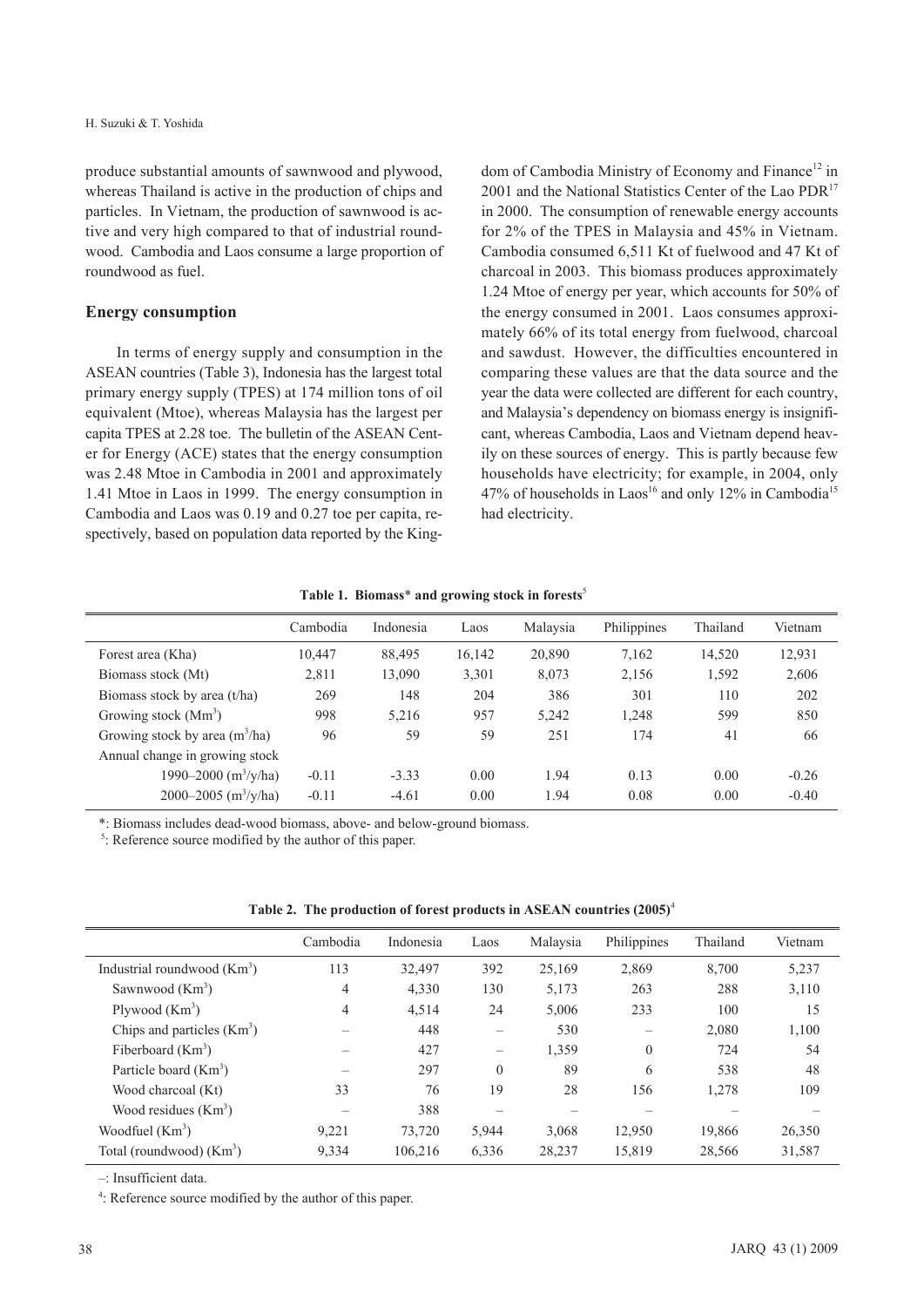#### **Woody biomass use**

#### **1. Logging residues**

The use of logging residues in Cambodia<sup>19,24</sup>, Indonesia18 and Malaysia6,7,14 was investigated. Although rubber plantations are generally expected to regenerate every 30–35 years, the tapping cycle of para rubber trees (PRT; *Hevea brasiliensis*) in Cambodia<sup>19</sup> is longer because of interruptions due to civil war. Woody residues that remain after cutting, such as tops or branches, are discarded. Fig. 1 shows the material flow in rubber tree plantations in Cambodia. The volume of these residues is equal to 30% of the cut volume. The harvesting cost of the residues is lower than that of the logging residues in natural

forests. Hence, the selling price is US  $$5-7/m^3$ , including the transportation cost to the customer. The residues are used as fuel for kilns at neighboring brick factories, which are strongly dependent on logging residues for fuel.

Clear-cutting of pine (*Pinus merkusii*) is carried out every 35 years in the national forest in Central-Java, Indonesia. The trees are cut by chainsaw, and the logs are skidded by human power. The tops and branches that are generated, as residues are < 10 cm in diameter and account for 10% of the tree volume. The local community can acquire the residues free of charge and use it as residential fuelwood. The investigation was conducted in Java, which is heavily populated, and all logging residues appeared to be used up in this manner, i.e., residues are collected

#### **Table 3. Energy supply and consumption**

|                                                | Cambodia       | Indonesia           | Laos           | Malaysia           | Philippines        | Thailand           | Vietnam            |
|------------------------------------------------|----------------|---------------------|----------------|--------------------|--------------------|--------------------|--------------------|
| TPES (Mtoe)                                    |                | 174.04 <sup>8</sup> |                | 56.73 <sup>8</sup> | 44.27 <sup>8</sup> | 97.07 <sup>8</sup> | 50.22 <sup>8</sup> |
| TPES per population (toe/capita)               |                | $0.80^{8}$          |                | $2.28^{8}$         | $0.54^{8}$         | $1.52^{8}$         | 0.61 <sup>8</sup>  |
| Consumption of renewable energy from           |                | $45.07^8$           |                | $1.32^{8}$         | $7.64^8$           | $7.84^8$           | $22.47^8$          |
| primary solid biomass* (Mtoe)                  |                |                     |                |                    |                    |                    |                    |
| (Proportion to TPES)                           |                | (26%)               |                | (2%)               | (17%)              | (8%)               | (45%)              |
| Energy consumption (Mtoe)                      | $2.48^{15}$    |                     | $1.41^{13}$    |                    |                    |                    |                    |
| Energy consumption per population (toe/capita) | $0.19^{12,15}$ |                     | $0.27^{13,17}$ |                    |                    |                    |                    |
| Data year                                      | 2001           | 2004                | 1999           | 2004               | 2004               | 2004               | 2004               |

TPES: Total Primary Energy Supply = Indigenous production + imports – exports – international marine bunkers  $\pm$  stock changes. \*: Data are also available for charcoal.

8,12,13,15,17: Reference source modified by the author of this paper.



#### Para rubber tree plantation

**Fig. 1. An example of material flow in para rubber tree industry in Cambodia**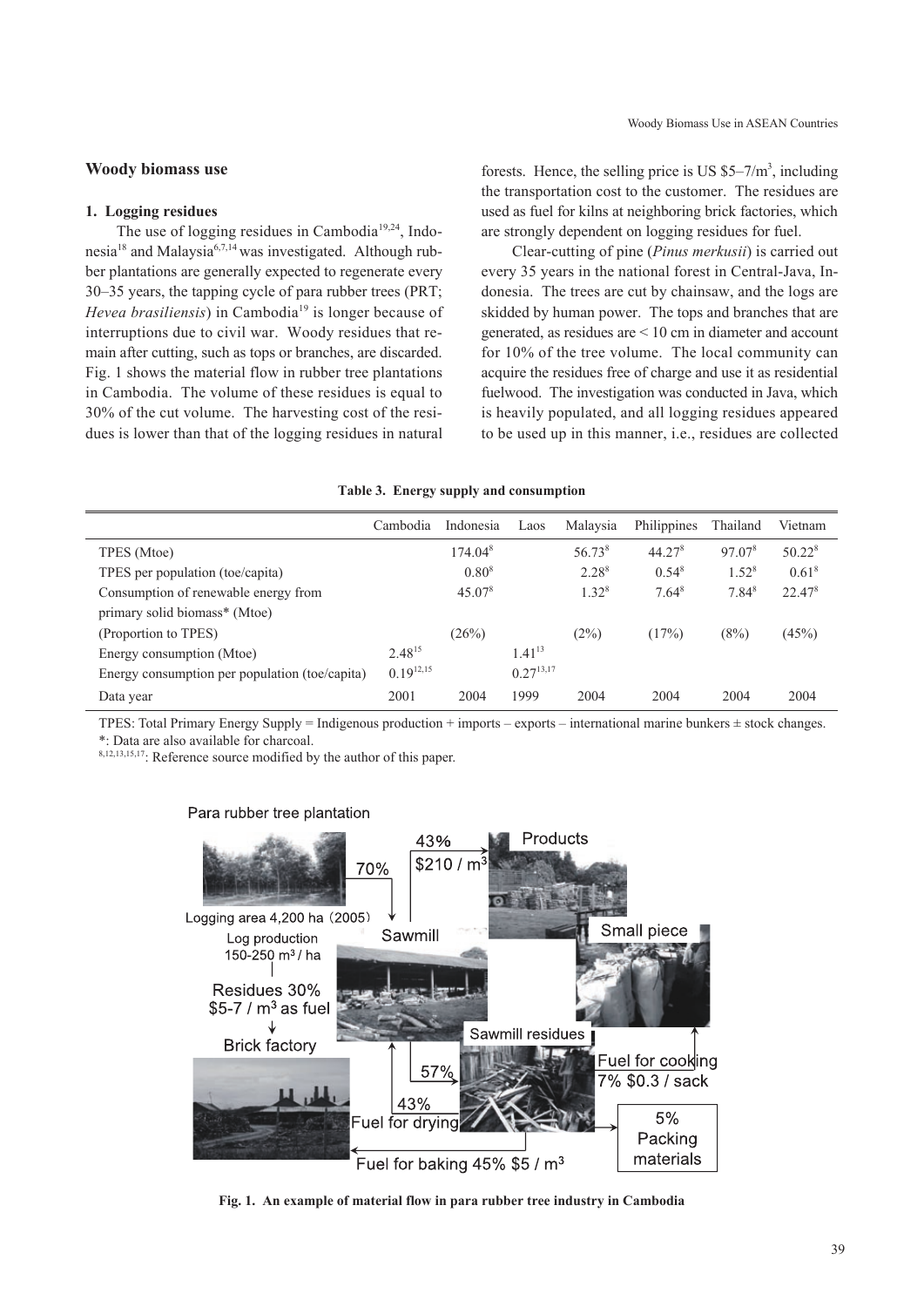manually.

At a large-scale, natural wood production site in Saba, Malaysia, 20–50 m<sup>3</sup>/ha of cracked and hollow logs are discarded in the forest and in the landing<sup>7</sup>. In Kalimantan, Indonesia, 63.3 m<sup>3</sup>/ha of residues are discarded in secondary forests after clear-cutting<sup>10</sup>. Average logging residues in Asia represent  $25-200\%$  of log production<sup>14</sup>, i.e., the residues represent 20–67% of the growing stock, and residues from natural forest cutting appear to be equal to the  $\log$  production volume<sup>14</sup>. However, the difficulty in using these residues is that the transportation cost of industrial residues is higher than their selling price. The former is approximately US  $$20/m^{3,14}$  or US  $$16-20/m^{3,7}$ , whereas the latter is only US  $$3-5/m<sup>3,7</sup>$  in Malaysia. Thus, even if transportation were free of charge, the price disadvantage of the logging residues is considerable.

#### **2. Industrial wood residues**

The industrial wood residues in Cambodia<sup>19,24</sup>, Indonesia<sup>18,26,27</sup>, Laos<sup>28</sup>, and Malaysia<sup>14</sup> were investigated. The residues from PRT plantations are a major source of woody biomass in Cambodia<sup>19</sup> because the processing of forest trees has been limited by a logging ban. The tapping cycle of PRT is longer than in other countries, i.e., approximately 50 years. Thus, there are many thick logs of rubber trees. Fig. 1 also shows the material flow of rubber trees in the wood industry. The production yield of sawing is 43%, and the residues are mainly used as drying fuel for timber or are sold as fuel for brick kilns. The residues are partially used as packing materials, and 55% of the logs are used for energy production. All wood used as kiln fuel in brick factories is derived from rubber trees.

Indonesia currently has 1,600 sawmills and 120 plywood factories<sup>26</sup>. For sawmills in Java, the production yield of teak (*Tectona grandis*) sawing is 50–60%, and the residues are used as fuel for drying ovens and by local people. For the plywood industry in the same area, the production yields from natural and planted wood are approximately 55% and 38%, respectively, because the average diameter of the former is approximately 70 cm, whereas that of the latter is  $<$  30 cm. One factory that we investigated used both natural and planted wood as raw materials and generated residues representing approximately 50% of raw wood consumption; a portion of these residues was used as raw material for laminated wood or blockboard. The rest of the residue was used as fuel to produce heat to dry veneer and for hot-pressing. Some factories use both residues that are generated within and obtained from outside the factory to fuel combined heat and power supply (CHP) systems. Recently, the source of this raw material has been shifting from natural wood to planted wood because of the increase in natural wood

prices and the rising concerns about deforestation<sup>18</sup>. In Kalimantan, plywood factories are experiencing a shortage of large natural wood (Fig. 2). Most factories around Samarinda have ceased operations because of the decreasing amount of raw wood, which fell sharply from 150,000  $\text{m}^3/\text{month}$  to 30,000  $\text{m}^3/\text{month}^{27}$ .

Laos has 200 wood-processing factories, many of which are located near the capital Vientiane or in the southern part of the country, and only one plywood factory. Charcoal factories are found everywhere because of its high demand for residential use. Processing factories, which saw up to  $15,000 \text{ m}^3/\text{year}$  of logs for furniture, packing material, flooring, and doors, depend on wood from natural forests, including rosewood (*Dalbergia*) or meranti (*Shorea*), for raw materials. This natural wood is made available in the market in great quantities as a result of clear-cutting for power dam development. The production yield in this industry is approximately 60%. All residues are used as fuel for boilers, and the sawdust is provided to the salt industry at no charge. However, in the southern part of Laos, unused sawing residues pile up in the backyards of sawmills.

In Malaysia, the total volume of the wood industry residue is 7.5 million  $m^3$  annually<sup>25</sup>; sawmill residue was the highest in Sabah, and plywood mill residue was the highest in Sarawak. The product yields in sawmills were 65% (western part of Peninsular Malaysia), 45% (Sabah) and 40% (Sarawak), and the yields in plywood mills were 50–60% (eastern and western parts of Peninsular Malaysia). The yields in moulding factories were 74% (Sabah and Sarawak) and 70% (Peninsular Malaysia). According to a questionnaire conducted in the Kemena wood industry park of Sarawak by Wong, T. C. (unpublished data), approximately  $200,000 \text{ m}^3$  of logs were consumed per month and processed into plywood, timber and fiberboard. The volume of wood residue was approximately



**Fig. 2. The raw wood in the plywood factory**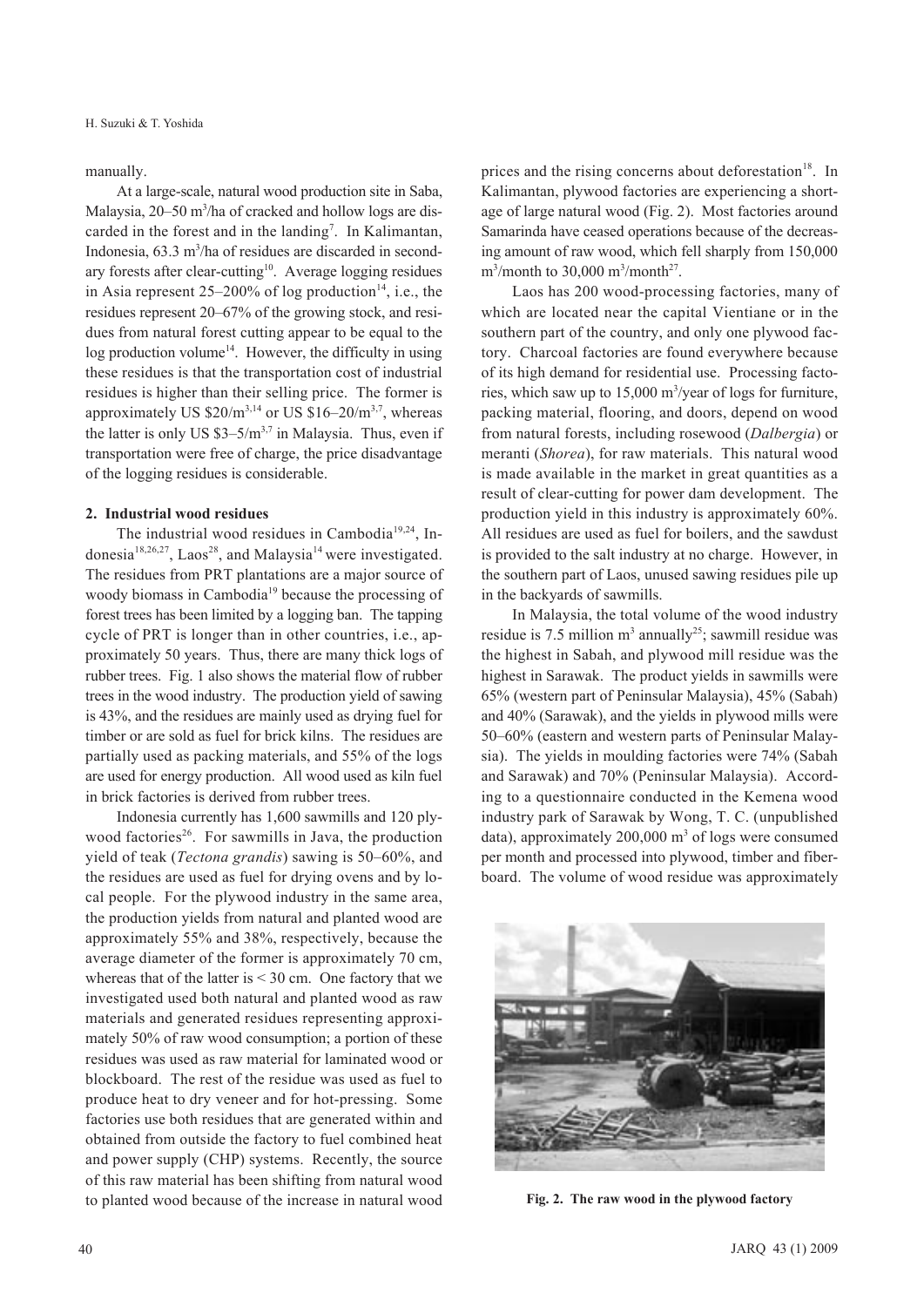90,000 m3 per month, of which 75% and 20% were generated by plywood mills and sawmills, respectively. The percent use of the original residue was 75%; veneer core and slabs/offcuts were commonly used. In terms of application, steam/thermal use was dominant (48%), followed by fiberboard (40%), co-generation (7%), other use (4%), and manufacturing of charcoal briquettes (1%). However, approximately 20,000 m<sup>3</sup> of residue was disposed of directly or by incineration. Wong (unpublished data) noted that at least one additional briquette plant should be installed to use the remaining residue. In an industrial park in Bintulu, Sarawak, wood residue was sufficiently used as briquette charcoal, fiberboard material and fuel for boilers. This was because of government incentives; to promote biomass use, the government remits duties in the implementation of related systems. In the Keningau area of Sabah, because wood-processing plants were small and separate from other plants, the residue, particularly sawdust, was not used and was usually incinerated at the plant. We estimated that the total unused sawdust remaining in the Sabah area is approximately 4,700 t/month.

#### **Estimation of the biomass energy potential**

We estimated the biomass energy potential from the research data. We regarded all residues from the logging and wood industries as having biomass energy potential, although some residues have been already used as raw materials. The energy potential was estimated using the following equations<sup>2</sup>:

$$
RV = MPV \times RPR/(100 - RPR)
$$
 (1)

$$
EP = RV \times LHV
$$
 (2)

where RV is the residue volume  $(m<sup>3</sup>)$ , MPV is the main product volume  $(m<sup>3</sup>)$ , RPR is the residue production ratio  $(\%)$ , EP is the energy potential (toe), and LHV is the lower heating value (toe/ $m<sup>3</sup>$ ). Table 4 shows the EP of certain types of residues in some countries for which we were able to collect the required data. The main products of the PRT plantation residue and logging residue are logs. LHV is calculated from values stipulated by the International Energy Agency<sup>9</sup>, where the weight of  $1 \text{ m}^3$  of wood is assumed to be 500 kg<sup>9</sup>. LHV of the PRT plantation residue and the logging residue are less since they contents more water and consume the heat for evaporation. Cambodia has 0.16 Mtoe EP from PRT plantations and sawmills, accounting for approximately 6% of the domestic energy consumption in 2001. In Thailand, PRT industries have an EP of 2.45 Mtoe, which is the largest (Table 4). Malaysia has an EP of 0.79 Mtoe from the logging residues in Sarawak, which is almost equal to the EP from sawmills.

It should be pointed out that ASEAN countries have high EP from oil palm industries<sup>20,21</sup> in which residues such as empty fruit bunches (EFB), fronds and trunks are generated, and a large portion of the EFB and almost the entire two latter residues are discarded in the plantation field. Table 5 shows the estimated amounts of EFB and fronds produced in Indonesia, Malaysia and Thailand. EFBs are generated from oil processing, and fronds remain in large amounts in the plantation area. A comparison to the data presented in Table 4 shows that the oil palm industries have much larger EP than woody biomass. The problem remains that because the fronds cannot be used without transportation, preferable uses must be found either as a source of energy or as a source of material such as fiber. The residues from oil palm industries are certainly a valuable source of biomass with great potential.

|           | Item                   | <b>MPV</b><br>(Km <sup>3</sup> ) | <b>RPR</b><br>$(\%)$ | <b>RV</b><br>(Km <sup>3</sup> ) | <b>LHV</b><br>$(GJ/m^3)$ | EP<br>(Mtoe) |
|-----------|------------------------|----------------------------------|----------------------|---------------------------------|--------------------------|--------------|
| Cambodia  | PRT plantation residue | $840^{19,24}$                    | $30^{19,24}$         | 360                             | $7.4^{9}$                | 0.06         |
|           | PRT sawmill            | $361^{19,24}$                    | $57^{19,24}$         | 479                             | $8.4^9$                  | 0.10         |
| Indonesia | Plywood                | 4,514 <sup>4</sup>               | $50^{18}$            | 4,514                           | $8.4^9$                  | 0.91         |
|           | Sawmill                | 4,330 <sup>4</sup>               | $45^{18}$            | 3,543                           | $8.4^9$                  | 0.71         |
| Laos      | Sawmill                | $130^{4}$                        | $40^{28}$            | 87                              | $8.4^9$                  | 0.02         |
| Malaysia  | Plywood                | 5,006 <sup>4</sup>               | $50^{14}$            | 5,006                           | $8.4^9$                  | 1.01         |
|           | Sawmill                | 5,173 <sup>4</sup>               | $45^{14}$            | 4,232                           | $8.4^9$                  | 0.85         |
|           | Logging residue*       | $4,440^{14}$                     | $50^{14}$            | 4,440                           | $7.4^9$                  | 0.79         |
| Thailand  | PRT sawmill            | 10,800 <sup>4</sup>              | $53^{21}$            | 12,179                          | $8.4^9$                  | 2.45         |

**Table 4. Potential energy from woody biomass in selected ASEAN countries**

MPV: Main product volume, RPR: Residue production ratio, RV: Residue volume,

LHV: Lower heating value, EP: Energy potential.

\*: Values are limited to Sarawak.

4,9,14,18,19,21,24,28: Reference source.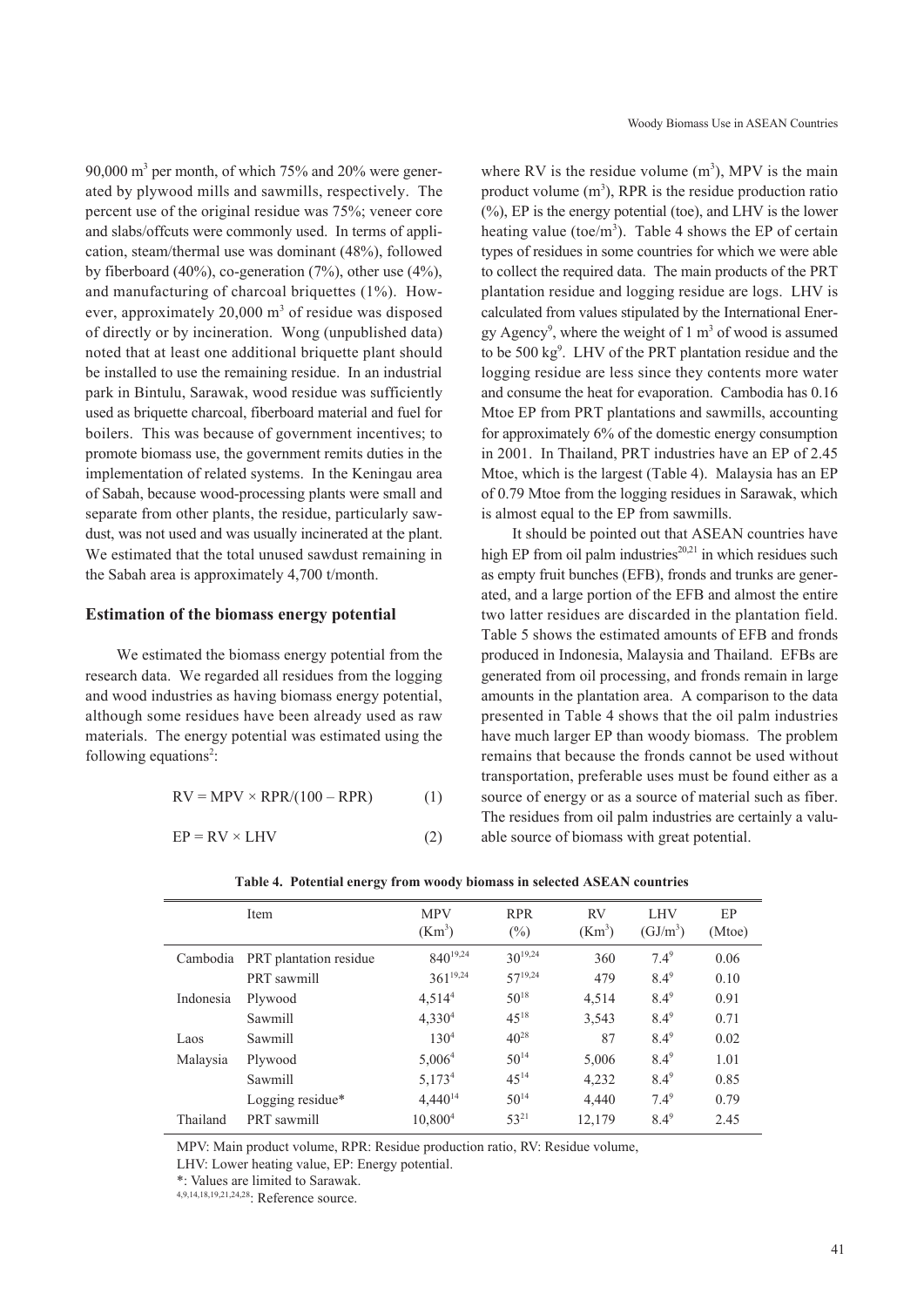|            |           | Moisture content  | Production   |            | <b>LHV</b>        | EP     |
|------------|-----------|-------------------|--------------|------------|-------------------|--------|
|            |           | $(wt\%)$          | Dry (Mton)   | Wet (Mton) | (MJ/kg)           | (Mtoe) |
| <b>EFB</b> | Indonesia |                   | $3.46^{20}$  | 3.79       |                   | 1.49   |
|            | Malaysia  | 8.81 <sup>3</sup> | $4.71^{20}$  | 5.17       | $16.44^{3}$       | 2.03   |
|            | Thailand  |                   | $0.30^{20}$  | 0.33       |                   | 0.13   |
| Frond      | Indonesia |                   | $24.14^{20}$ | 46.74      |                   | 8.90   |
|            | Malaysia  | $48.34^{3}$       | $32.93^{20}$ | 63.74      | 7.97 <sup>3</sup> | 12.14  |
|            | Thailand  |                   | $2.05^{20}$  | 3.97       |                   | 0.76   |

**Table 5. Energy potential of palm oil industries in Indonesia, Malaysia and Thailand**

3,20: Reference source.

#### **Discussion**

Here, we discuss the difficulties for woody biomass use in the future. Although some districts produce massive quantities of logging residues, their use will hardly increase because of high transportation costs. The commercial collection and use of logging residues does not appear to have advanced for some time and is confined to regional uses such as for cooking fuels by local residents. Hence, a surplus of biomass is present in regions that have small populations compared to the amount of available resources. The Philippines<sup>23</sup> and Vietnam<sup>22</sup> follow policies to promote the use of tree plantations, and the shifting of sources of raw materials to planted wood is being promoted in Indonesia. Thus, the use of planted wood is increasing in the wood industries. Planted wood has a short-term harvesting cycle and produces small logs compared to natural forests; these small logs result in inferior yields of the main wood products. Hence, industrial residues will likely increase in the future. However, it is expected that the shortage of wood materials will become serious because of the decrease in the number large logs and because of advances in the technologies that use the remaining residues for other purposes. Consequently, the residues that are used as raw materials for by-products will increase, whereas the residues that can be used as energy sources will decrease.

The use of fuelwood from industrial residues cannot be immediately replaced by another alternative. Because there are no equally low-cost alternatives for fuelwood from residues, these residues are necessary for use in drying ovens in the wood industry. The amount of residues was intentionally increased in some factories because of their need for sufficient fuelwood to supply the energy required for drying. Alternatives to the use of residues cannot be found unless the cost of residues appreciates and cheaper heat sources become available. However, residues are discarded or incinerated in some wood-processing factories. In such cases, the conversion of sawdust to briquette charcoal can be an efficient means of residue use. In the cases of Laos and Cambodia, to develop electricity in local areas, the implementation of CHP systems in wood-processing factories may be promising. Government incentives are needed to develop such systems, as in the case of a wood-industry park in Sarawak, Malaysia.

Woody biomass is essential for local residents and for wood and other industries in ASEAN countries and hence it is entirely used. A possible approach to expand the uses for woody biomass as an energy source is as follows. First, the amount of biomass resources consumed should be reduced through the use of more efficient heatuse technology. Traditional cooking stoves are inefficient; if these were replaced with improved versions, a surplus energy of 5.07 and 0.85 Mtoe (2005) could be generated in the Philippines and Thailand, respectively<sup>2</sup>. Woody biomass needs to be used as efficiently as possible not only to save resources, but also to protect forests and precious ecosystems. Second, logging residues that are currently not collected because of the current high transportation costs must be used. This problem cannot be resolved in the short term; however, the whole world, including ASEAN countries, must adopt this approach in the long run. ASEAN countries must deal with forestry problems such as illegal logging or improper swidden agriculture. A system for the collective resolution of these problems is desired. A policy for the collection of logging residues, especially those in the landings is required. Technology with which oil palm residues can be efficiently used is also required.

According to the estimation of the  $ACE<sup>1</sup>$ , biomass energy will play a significant role as a renewable energy source by 2010 in all ASEAN countries. It will account for 70% of the renewable sources in 2010, although it accounted for 77% in 2000. Biomass energy will be a necessary energy source for the future in ASEAN countries, which must advance toward the resolution of the problems